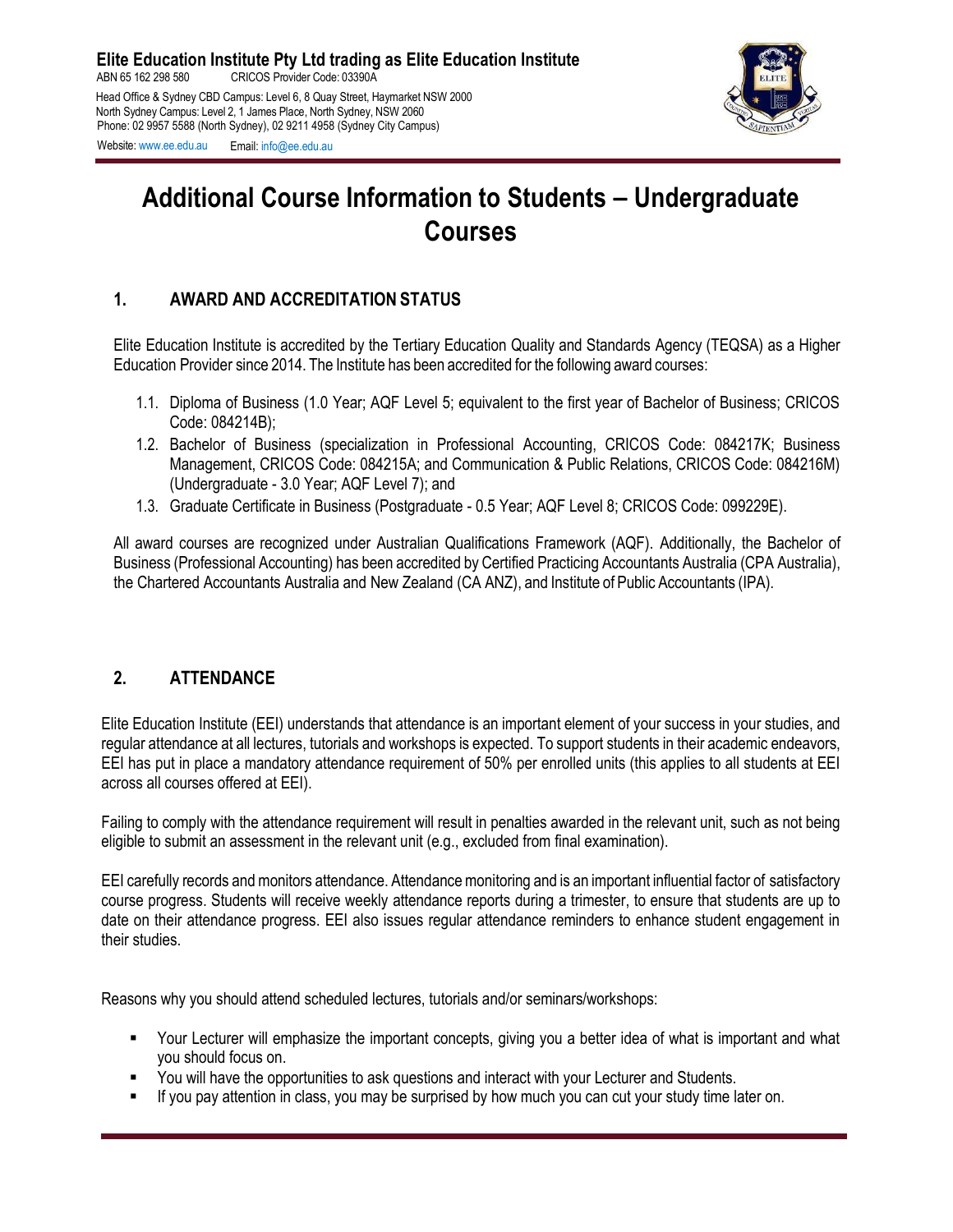ABN 65 162 298 580 CRICOS Provider Code: 03390A

Head Office & Sydney CBD Campus: Level 6, 8 Quay Street, Haymarket NSW 2000 North Sydney Campus: Level 2, 1 James Place, North Sydney, NSW 2060 Phone: 02 9957 5588 (North Sydney), 02 9211 4958 (Sydney City Campus)



Website: [www.ee.edu.au](http://www.ee.edu.au/) Email: [info@ee.edu.au](mailto:info@ee.edu.au)

## **3. COURSE INFORMATION AND STRUCTURE**

Table1: Core Units in Each Specialisation

| <b>Unit Code</b> | Dip Bus     | <b>BBus (Prof Acc)</b> | <b>BBus (Bus Man)</b> | <b>BBus (Comm &amp; PR)</b> |
|------------------|-------------|------------------------|-----------------------|-----------------------------|
| <b>ACC101</b>    | $\sf X$     | $\mathsf X$            | $\mathsf X$           |                             |
| <b>MIS101</b>    | $\mathsf X$ |                        |                       |                             |
| ECO101           | $\mathsf X$ | $\mathsf X$            |                       |                             |
|                  |             |                        |                       |                             |
| <b>STA101</b>    | $\mathsf X$ | $\mathsf X$            |                       |                             |
| <b>ACC102</b>    | $\mathsf X$ | $\mathsf X$            |                       |                             |
| <b>MGT101</b>    | $\mathsf X$ |                        | $\mathsf X$           | $\mathsf X$                 |
| <b>LAW101</b>    | $\mathsf X$ | $\mathsf X$            | $\mathsf X$           | $\mathsf{X}$                |
| <b>CMU101</b>    |             |                        |                       | $\mathsf X$                 |
| ECO202           |             | $\mathsf X$            |                       |                             |
| <b>FIN201</b>    |             | Χ                      |                       |                             |
| <b>LAW202</b>    |             | $\mathsf X$            |                       |                             |
| ACC203           |             | $\mathsf X$            | $\mathsf X$           |                             |
| <b>ACC204</b>    |             | $\mathsf X$            |                       |                             |
| ACC305           |             | $\mathsf X$            |                       |                             |
| ACC307           |             | $\mathsf X$            |                       |                             |
| LAW303           |             | $\mathsf X$            |                       |                             |
| ACC306           |             |                        |                       |                             |
| <b>FIN302</b>    |             |                        |                       |                             |
| <b>MGT204</b>    |             |                        | $\mathsf X$           |                             |
| <b>MGT205</b>    |             |                        | $\mathsf X$           |                             |
| <b>MKT101</b>    | $\mathsf X$ |                        | $\mathsf X$           | $\mathsf X$                 |
| <b>MGT202</b>    |             |                        | $\mathsf X$           |                             |
| <b>MGT203</b>    |             |                        | $\mathsf X$           |                             |
| <b>MGT306</b>    |             |                        | $\mathsf X$           |                             |
| <b>MGT307</b>    |             |                        | $\mathsf X$           |                             |
| <b>MGT308</b>    |             |                        | $\mathsf X$           |                             |
| <b>CMU201</b>    |             |                        |                       | $\mathsf X$                 |
| <b>PRS201</b>    |             |                        |                       | $\mathsf{X}$                |
| <b>CMU202</b>    |             |                        |                       | $\mathsf X$                 |
| <b>PRS202</b>    |             |                        |                       | $\mathsf X$                 |
| <b>CMU304</b>    |             |                        |                       | $\mathsf{X}$                |
|                  |             |                        |                       |                             |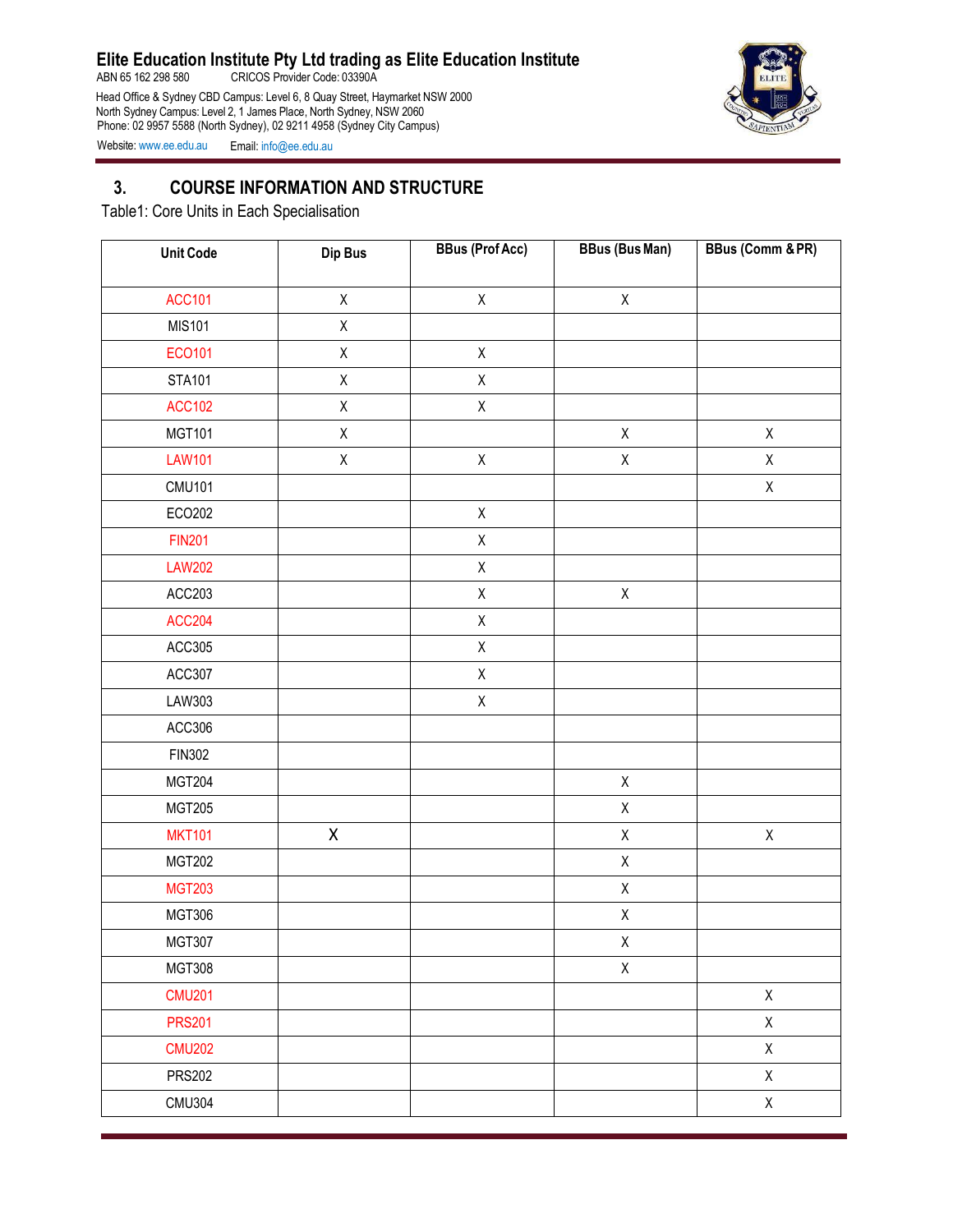ABN 65 162 298 580 CRICOS Provider Code: 03390A

Head Office & Sydney CBD Campus: Level 6, 8 Quay Street, Haymarket NSW 2000 North Sydney Campus: Level 2, 1 James Place, North Sydney, NSW 2060 Phone: 02 9957 5588 (North Sydney), 02 9211 4958 (Sydney City Campus)



Website: [www.ee.edu.au](http://www.ee.edu.au/) Email: [info@ee.edu.au](mailto:info@ee.edu.au)

| <b>PRS303</b>              |    |  |
|----------------------------|----|--|
| <b>PRS304</b>              |    |  |
| <b>PRS305</b>              |    |  |
| <b>BUS301</b>              |    |  |
| <b>Number of electives</b> | 10 |  |

*Note: In the Bachelor of Business courses, a core unit in one course may be available as an elective unit in another course.*

#### Table 2: Pre-requisite(s) and Co-requisites for EEI units

| <b>Unit Code</b> | <b>Unit Name</b>                      | Prerequisites / Co-requisite |  |
|------------------|---------------------------------------|------------------------------|--|
| <b>ACC101</b>    | Fundamentals of Accounting I          | N/A                          |  |
| <b>MIS101</b>    | Management Information Systems        | N/A                          |  |
| ECO101           | Microeconomics                        | N/A                          |  |
| <b>STA101</b>    | <b>Statistics for Business</b>        | N/A                          |  |
| <b>ACC102</b>    | Fundamentals of Accounting II         | ACC101                       |  |
| <b>MGT101</b>    | <b>Fundamentals of Management</b>     | N/A                          |  |
| <b>LAW101</b>    | <b>BusinessLaw</b>                    | N/A                          |  |
| <b>CMU101</b>    | Professional Writing                  | N/A                          |  |
| ECO202           | Macroeconomics                        | Co-requisite ECO101          |  |
| <b>FIN201</b>    | Corporate Finance                     | N/A                          |  |
| <b>LAW202</b>    | Corporations Law                      | Co-requisite LAW101          |  |
| ACC203           | Management Accounting                 | <b>ACC102</b>                |  |
| ACC204           | <b>Advanced Financial Accounting</b>  | ACC102                       |  |
| ACC305           | Auditing and Professional Practice    | ACC102 & Co-requisite ACC204 |  |
| <b>ACC307</b>    | <b>Accounting Theory</b>              | ACC102 & Co-requisite ACC204 |  |
| LAW303           | <b>Taxation Law</b>                   | ACC101 & Co-requisite LAW101 |  |
| ACC306           | <b>Financial Statement Analysis</b>   | <b>ACC102</b>                |  |
| <b>FIN302</b>    | International Finance                 | Co-requisite FIN201          |  |
| <b>MGT204</b>    | Logistics and Supply Chain Management | N/A                          |  |
| <b>MGT205</b>    | <b>Cross Culture Management</b>       | <b>MGT101</b>                |  |
| <b>MKT101</b>    | <b>Marketing Principles</b>           | N/A                          |  |
| <b>MGT202</b>    | Organizational Behaviour              | Co-requisite MGT101          |  |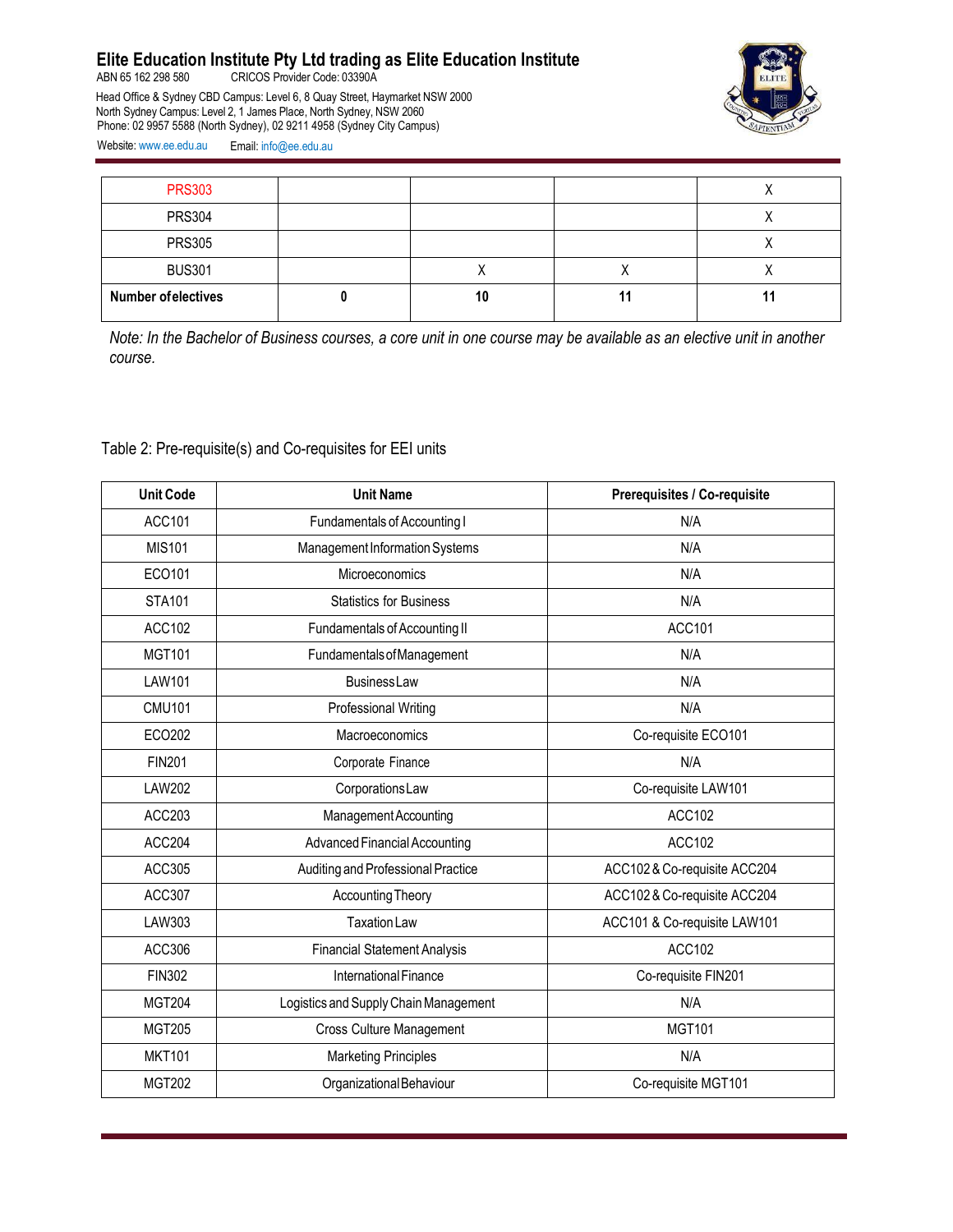ABN 65 162 298 580 CRICOS Provider Code: 03390A

Head Office & Sydney CBD Campus: Level 6, 8 Quay Street, Haymarket NSW 2000 North Sydney Campus: Level 2, 1 James Place, North Sydney, NSW 2060 Phone: 02 9957 5588 (North Sydney), 02 9211 4958 (Sydney City Campus)



Website: [www.ee.edu.au](http://www.ee.edu.au/) Email: [info@ee.edu.au](mailto:info@ee.edu.au)

| MGT203                                                                                                                                                                                                                               | Human Resource Management                   | Co-requisite MGT101                          |  |
|--------------------------------------------------------------------------------------------------------------------------------------------------------------------------------------------------------------------------------------|---------------------------------------------|----------------------------------------------|--|
| <b>MGT306</b>                                                                                                                                                                                                                        | Strategic Management                        | <b>MGT101</b>                                |  |
| <b>MGT307</b>                                                                                                                                                                                                                        | International Human Resource Management     | MGT203                                       |  |
| <b>MGT308</b>                                                                                                                                                                                                                        | International Marketing Management          | <b>MKT101</b>                                |  |
| <b>CMU201</b>                                                                                                                                                                                                                        | <b>Business Communications</b>              | N/A                                          |  |
| <b>PRS201</b>                                                                                                                                                                                                                        | Public Relations Theory & Practice          | N/A                                          |  |
| <b>CMU202</b>                                                                                                                                                                                                                        | Marketing Communications I                  | <b>MKT101</b>                                |  |
| <b>PRS202</b>                                                                                                                                                                                                                        | <b>Issues in Crises Management</b>          | Co-requisite PRS201                          |  |
| <b>CMU304</b>                                                                                                                                                                                                                        | Marketing Communications II                 | <b>MKT101</b>                                |  |
| <b>PRS303</b>                                                                                                                                                                                                                        | Public Relations Management and Tactics     | <b>PRS201</b>                                |  |
| <b>PRS304</b>                                                                                                                                                                                                                        | Public Relations Writing & Media Techniques | <b>PRS201</b>                                |  |
| <b>PRS305</b>                                                                                                                                                                                                                        | Corporate Communications                    | <b>CMU201</b>                                |  |
| <b>BUS301</b>                                                                                                                                                                                                                        | Integrated Capstone Project                 | can only be undertaken at the last trimester |  |
| Note: A prerequisite is a unit that must be completed before enrolment in another specified unit. A co-requisite can<br>be studied at the same time as the correlating unit, e.g., ECO101 can be studied at the same time as ECO202. |                                             |                                              |  |

# **4. CONTENT OF UNIT OF STUDY**

• CMU101 – Professional Writing

This unit introduces academic writing used in tertiary level degree courses and the critical thinking skills required to use these effectively. The unit focuses on the academic essay as a platform for learning compositional skills necessary for report, article, paper and thesis writing at the undergraduate levels. The kinds of essays covered in this unit are Comparison and Contrast, Classification, Process Analysis, Cause-and-Effect Analysis, and Argumentative Essays.

The unit moves from outlining the academic writing process to paragraphing, and through to the typology of essays. In addition, a practical focus is brought to bear on essay writing and grammar in a number of informal and formal assignments. Assistance with academic essay writing is provided in tutorials that complement the main lectures. The unit also includes a section on errors in grammar and sentence construction commonly found in university level essays and reports.

• ACC101 – Fundamentals of Accounting I

The unit's emphasis is ondevelopingthetheoreticalconceptsoffundamentalaccountingprinciples. Using the conceptual framework of accounting, students will learn the desirable reporting qualities, i.e., relevance, reliability, materiality, understand ability and comparability. This unit covers the key competencies of accounting principles and procedures, i.e., bookkeeping, journal entry, ledger posting, trial balance, adjusting & closing entry, etc.; and also covers the introduction of manual and computerized accounting system and the competency to prepare financial reports for reporting entities. The unit is designed with the combination of prescribed textbook and recommended readings.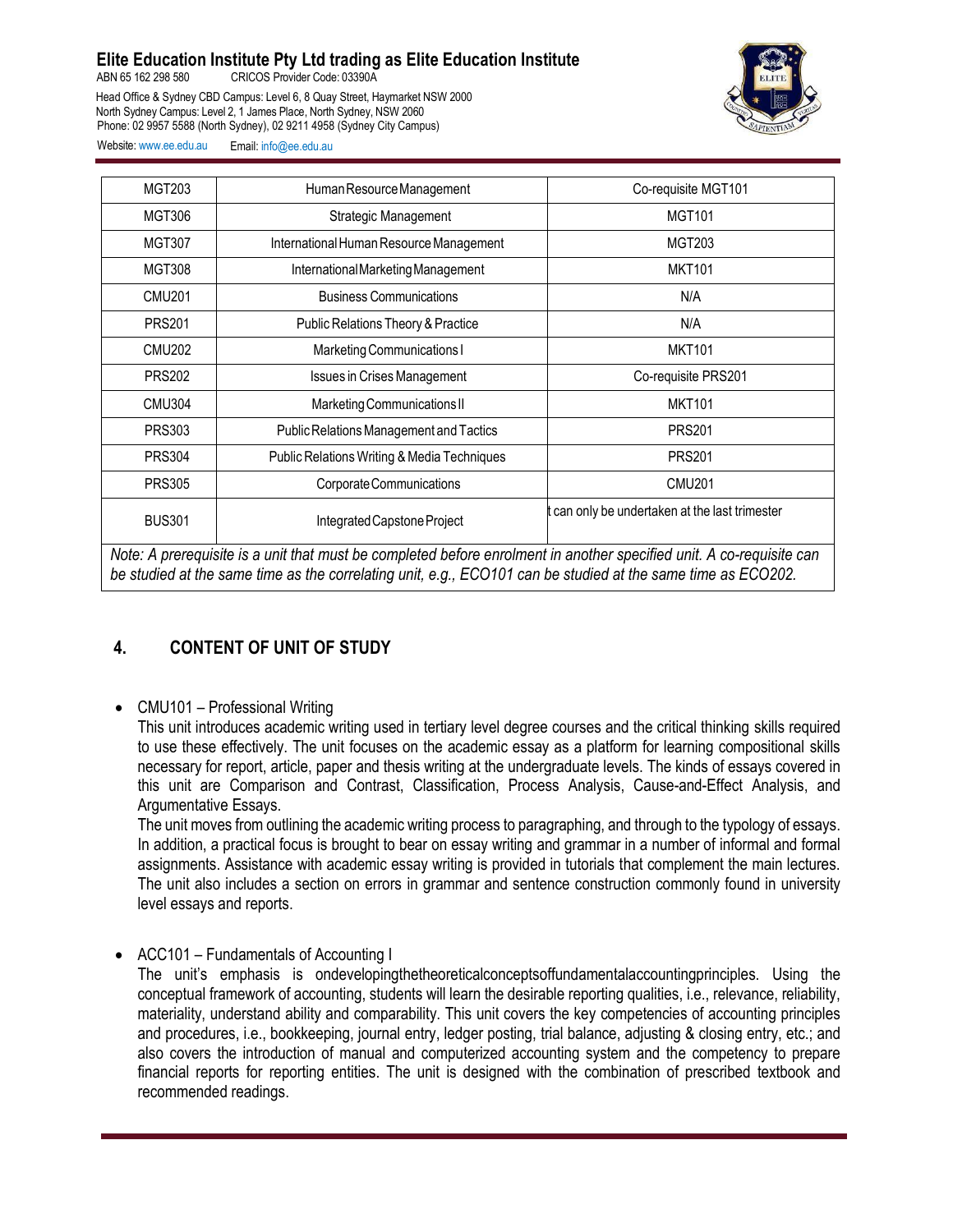ABN 65 162 298 580 CRICOS Provider Code: 03390A Head Office & Sydney CBD Campus: Level 6, 8 Quay Street, Haymarket NSW 2000 North Sydney Campus: Level 2, 1 James Place, North Sydney, NSW 2060 Phone: 02 9957 5588 (North Sydney), 02 9211 4958 (Sydney City Campus) Website: [www.ee.edu.au](http://www.ee.edu.au/) Email: [info@ee.edu.au](mailto:info@ee.edu.au)



#### • MIS101 – Management Information Systems

The aim of this unit is to give students a comprehensive introduction of management information systems from a business and managerial point of view. Students will have the opportunity to develop their knowledge and understanding of the role of MIS in organisations, study relevant and current topics to the area, and examine the components that interact within MIS. The unit covers a range of topics, from strategic and competitive technology opportunities to the organisation and management of information using databases and data warehouses. It also provides a technical glimpse into the world of IT to help students better understand the impact of technologies on business and management.

• ECO101 – Microeconomics

The purpose of this unit is to introduce students to the principles essential to understand fundamental microeconomic problems and to make clear the policy alternatives that Australian society may use to cope with these problems in an international context. It covers topics such as the determination and interaction of demand and supply of a particular product or service, economic efficiency, the four basic models of alternative market structures, rationale for government intervention in some markets and explanations of inequality and different rates of growth between countries.

• STA101 – Statistics for Business

This unit is to introduce the basic statistical concepts and methods that are widely used in economics, finance, accountancy, marketing and, more generally, business. Course topics include: descriptive statistics; probability distributions; point and interval estimation of parameters; hypothesis testing; and simple and multiple regression. In the computing segment of the course, students will learn to solve statistical problems in an Excel spreadsheet environment

• ACC102 – Fundamentals of Accounting II

Following from the first unit in introductory accounting, this unit further develops the theoretical underpinnings of financial accounting and fundamental introduction of management accounting. It covers issues related to the financial accounting elements covering the conceptual framework of accounting, liabilities, accounting for partnership & companies, cash flow statement, and financial statement analysis; and the management accounting coverage of job order and process costing system, Cost-Volume-Profit (CVP) analysis, and budgeting etc. Finally, it gives a theoretical foundation of professional judgment and ethics in accounting.

• MGT101 – Fundamentals of Management

This unit serves as an introduction to the study of management. It is designed to integrate the accepted theories in the area with real world applications in order to provide students with the basic knowledge and skills needed for managing business. This course begins with a discussion of current issues in management and then proceeds to cover the traditional functions of management: planning, organising, leading and controlling.

• MKT101 – Marketing Principles

This unit covers fundamental theories of marketing and its various applications, i.e., creating and delivering customer value facilitating vital customer satisfaction and relationships leading to sustainable profitability, social responsibility and ethics in marketing, market behavior and strategies including market segmentation, positioning and target marketing, developing marketing mix and also the competency to prepare a basic marketing plan at the end of the study.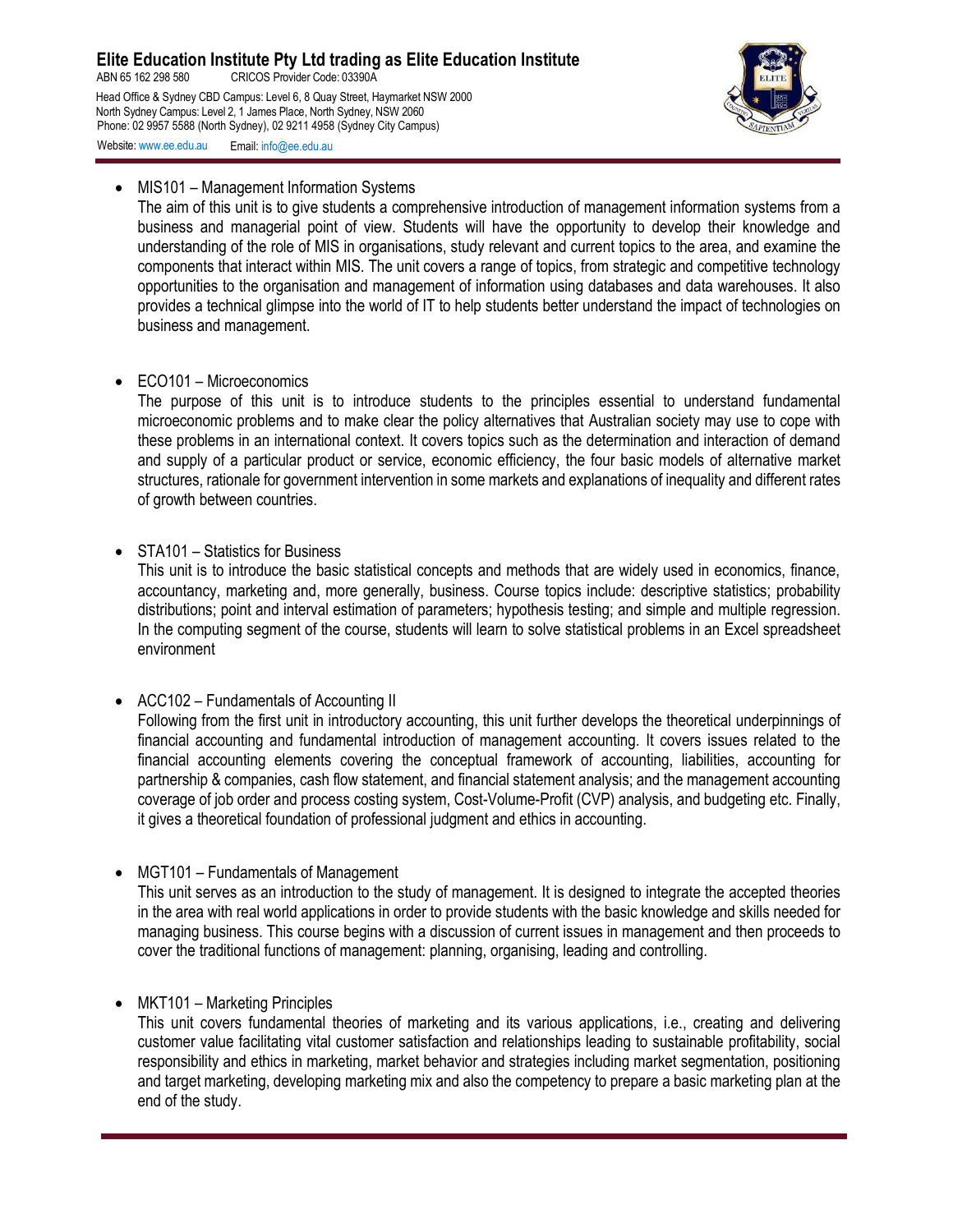ABN 65 162 298 580 CRICOS Provider Code: 03390A

Head Office & Sydney CBD Campus: Level 6, 8 Quay Street, Haymarket NSW 2000 North Sydney Campus: Level 2, 1 James Place, North Sydney, NSW 2060 Phone: 02 9957 5588 (North Sydney), 02 9211 4958 (Sydney City Campus)



Website: [www.ee.edu.au](http://www.ee.edu.au/) Email: [info@ee.edu.au](mailto:info@ee.edu.au)

• LAW101 – Business Law

The unit introduces students to business structures and consumer protection law and the nature of contractual obligations that underpin business relations. The unit equips students with the skills necessary to recognize legal problems so that business activities may be conducted efficiently and within the law. This unit covers some key areas in conducting business in Australia, which includes the Australian legal framework, the law of contract and torts, business associations and business compliances. At the completion of this unit, students will be expected to be able to identify and understand the laws that impact on business activity and the underlying principles of Australian business law and related ethical issues; understand the principles of legal risk management and how to use legal knowledge as a preventative tool; and have a working knowledge of the concept of law of contract and torts as well as the application of ethical decision-making systems.

#### • ECO202 – Macroeconomics

The aim of this unit is to develop an understanding of the way in which economies operate at the aggregate level and to address the major challenges that face the macro-economy, both nationally and internationally. This unit provides an introduction to the analysis of aggregate output, employment and economic growth and their relationship to the policy issues of unemployment, inflation and the balance of payments. Other topics include: aggregate income and expenditure analysis; macroeconomic models of income determination; consumption and investment functions; the role of money and financial institutions; interactions between goods and money markets in equilibrium and disequilibrium situations; and an analysis of recent Australian macroeconomic experience.

#### • LAW202 – Corporations Law

This unit aims to introduce students to the process of incorporation, including the development of the modern corporation and an introduction to regulatory structures; an introduction to the corporate constitution, organs and capital; the separate personality of the corporation and its exceptions. It will cover the structure and governance of the corporation and the division of corporate powers; the duties and liabilities of directors and other officers; the remedies available to shareholders for the enforcement of director's duties and protection against oppression or over reaching by controllers. The course considers these legal doctrines and theoretical perspectives as they relate to both public corporations and to small incorporated businesses. The unit involves a critical analysis of decided cases and appropriate legislation. Reference to current developments in corporate practice will also be made. Students should be able to identify the different types of corporate entities in existence, the roles of the regulator, the importance of the duties of directors and the procedures available when companies are in financial trouble.

#### • FIN201 – Corporate Finance

This unit introduces students to the major concepts and analytical tools used in the theory and practice of financial decision making in a business context. This unit covers the key concepts of time value of money, simple interest calculations and discounting, calculations using compound interest, annuity calculations and applications, principles and methods in project evaluation, portfolio theory and asset pricing model, capital market in Australia, the principles of capital structure, cost of capital and the taxation issues in project evaluation, sources of long-term and short-term financing, dividend policy, futures and options.

## • CMU201 – Business Communications

This unit aims to enable students to develop an understanding of the role of communication in the business environment and identifies the most effective methods for creating, sending, and receiving messages. In addition, students should be able to utilise effective oral and written communications skills in business; write business documents, including letters, memos, and reports using the principles of correct style, organisation and format;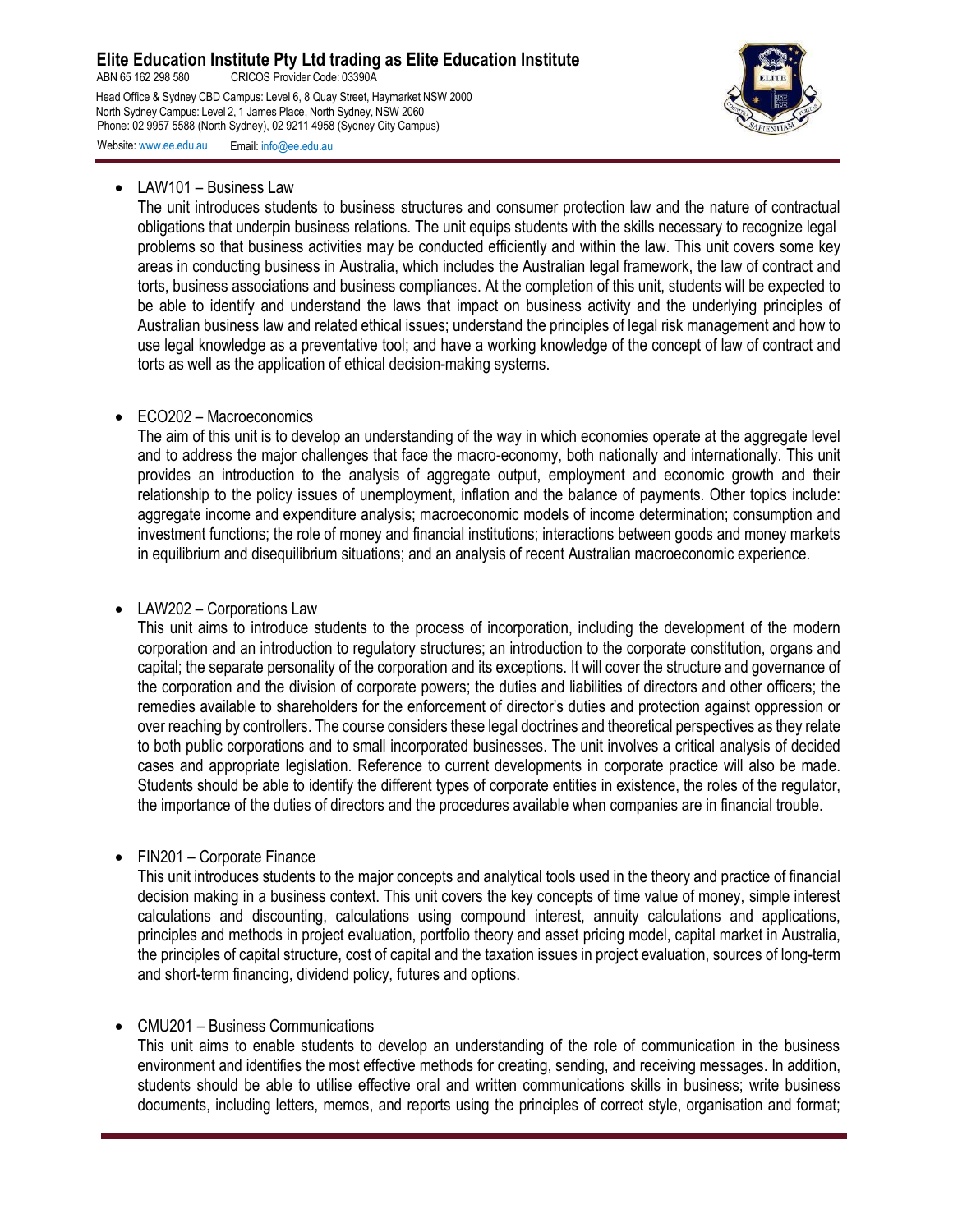

prepare and deliver an effective oral business presentation. This unit provides the opportunity to practice communication and other employability skills in a professional context.

• PRS201 – Public Relations Theory and Practice

This unit introduces students to the principal theoretical foundations and applications involved in public relations, including relationship management, systems theory, adjustment and adaptation, co-orientation, historical models of public relations. Drawing upon these theories, concepts and the public relations skill set, students will learn how to analyse and evaluate the significance of public relations issues to the management of relationships between organisations and their publics.

• MGT202 – Organizational Behaviour

The aim of the unit Organizational Behaviour is to provide students an understanding of the behaviour of people at work. This includes providing knowledge on understanding individual, group and ultimately organization behaviour, concepts and theories of related to group behaviour, teams, leadership, power and politics, motivation, organization culture etc. This unit also aims at developing skills in students in the areas of applying OB concepts and theories in real life situation and to develop the ability to analyse organizational issues and problems critically.

• MGT203 – Human Resource Management

This unit provides an introduction to the field of HRM, and therefore we will be covering a wide range of topics. The unit will cover the main functions usually associated with HRM: Human resource management roles and responsibilities in organizations, strategic human resource management, planning & forecasting human resource needs, recruitment, selection, performance management, remuneration, training & development, equal employment opportunity, and occupational health and safety. In addition to covering key theoretical perspectives, illustrative examples of HRM in practice will be provided from both public and private sector organisations in Australia and overseas.

• ACC203 – Management Accounting

This unit introduces students to the major concepts and analytical tools used in the theory and practice of financial decision making in a business context. This unit covers the key concepts of time value of money, simple interest calculations and discounting, calculations using compound interest, annuity calculations and applications, principles and methods in project evaluation, portfolio theory and asset pricing model, capital market in Australia, the principles of capital structure, cost of capital and the taxation issues in project evaluation, sources of long-term and short-term financing, dividend policy, futures and options.

• ACC204 – Advanced Financial Accounting

This unit examines and critically evaluates at an advanced level selected issues relating to the external financial reporting obligation for a Company or group of companies. Issues identified and analysed include the accounting standards for aspects of external reporting requirements such as company tax, leasing, asset impairment and employee benefits. Emphasis is also placed on the preparation of consolidated financial statements.

• MGT204 – Logistics and Supply Chain Management

This unit provides an introduction to the logistics functions that allow the planning, procurement, production, movement, distribution and positioning of goods and services for domestic and international business. The focus on supply chain management emphasises the requirement of integration of international business activities, and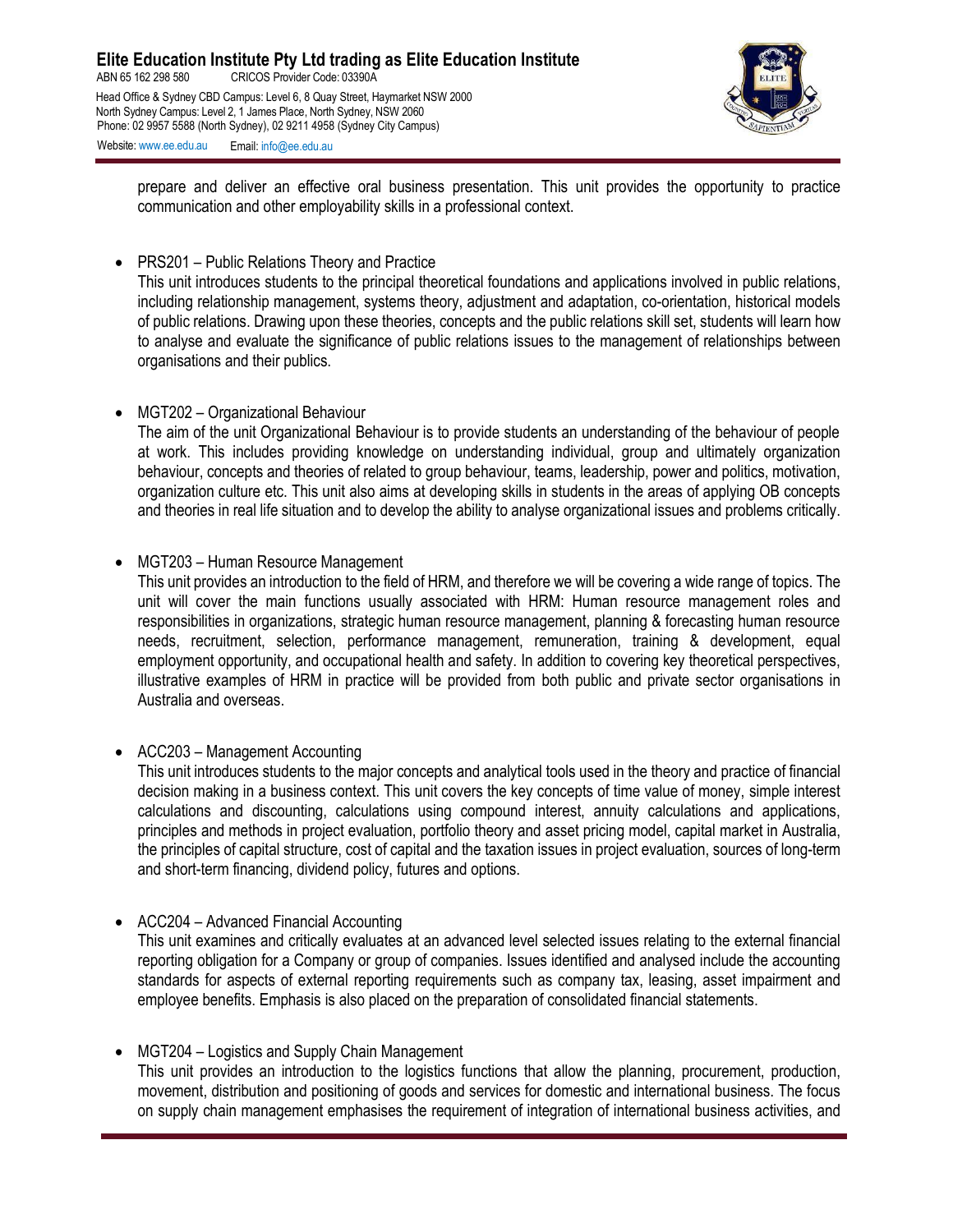

the necessary collaboration between firms to manage not simply the movement and positioning of inventory, but also the management of information, finance, data and knowledge across borders.

• MGT205 – Cross Culture Management

This unit introduce students with key cultural concepts, analytical methods and decision tools necessary for understanding the dynamic nature of diverse cultural background and differences in the context of international business management faced by global organizations, The objective of this unit is to enable students to acquire relevant knowledge and techniques to handle the various cross-cultural challenges, and to develop meaningful solutions to overcome such challenges.

• CMU202 – Marketing Communications I

This unit introduces students to concepts and theories of marketing communication. It examines the traditional tools of marketing communications: advertising, public relations, direct marketing, personal selling and promotional activities. Students will be introduced to the mechanics and magic of marketing communications in its modern environment, with a comprehensive discussion of the conceptual frameworks of successful campaign planning and implementation. The unit also offers an innovative approach with a coherent "brand narrative' thread that interweaves the concepts and contexts of both marketing communications and branding.

• PRS202 – Issues in Crisis Management

This unit will cover a range of topics from defining crisis and issues, and understanding their potential impact on organisations, through to identifying response strategies for emerging crises and recovery strategies. Students will use historical and contemporary case studies to explore relevant concepts.

• ACC305 – Auditing and Professional Practice

This unit introduces the major conceptual and technical aspects of auditing and assurance services. Accordingly, the unit provides critical insights into: the auditor's legal and societal role; the underlying conceptual theory of auditing; professional auditing techniques; and contemporary auditing issues. The core theme of this unit is the external audit of corporations, from initial planning to final reporting in the context of a professional environment.

• ACC306 – Financial Statement Analysis

This unit aims to provide students with a framework for using financial statement data in a variety of business analysis and valuation contexts. It examines the role of accounting information in the economy, and how financial analysis can create value in well- functioning capital markets. This unit introduces the concepts affecting financial statements and valuation; measuring and forecasting earnings and cash flows and the various approaches for determining a valuation including discounted cash flow, earnings models and multiple based approaches. In addition to a theoretical discussion of various valuation methods and techniques this unit will specifically examine valuation in practice.

• LAW303 – Taxation Law

The unit introduces students to the principles of tax law in Australia with a focus on income tax. Students are introduced to the main provisions of the Income Tax Assessment Acts 1936 and 1997. The unit involves a detailed examination of the concepts of income, capital, and deductions. Topics covered include: the purposes of taxation and the main the sources of taxation law, tax rates and the calculation of general and specific deductions, capital gains tax, calculation of capital allowances and trading stock, depreciation, calculation of tax on dividends,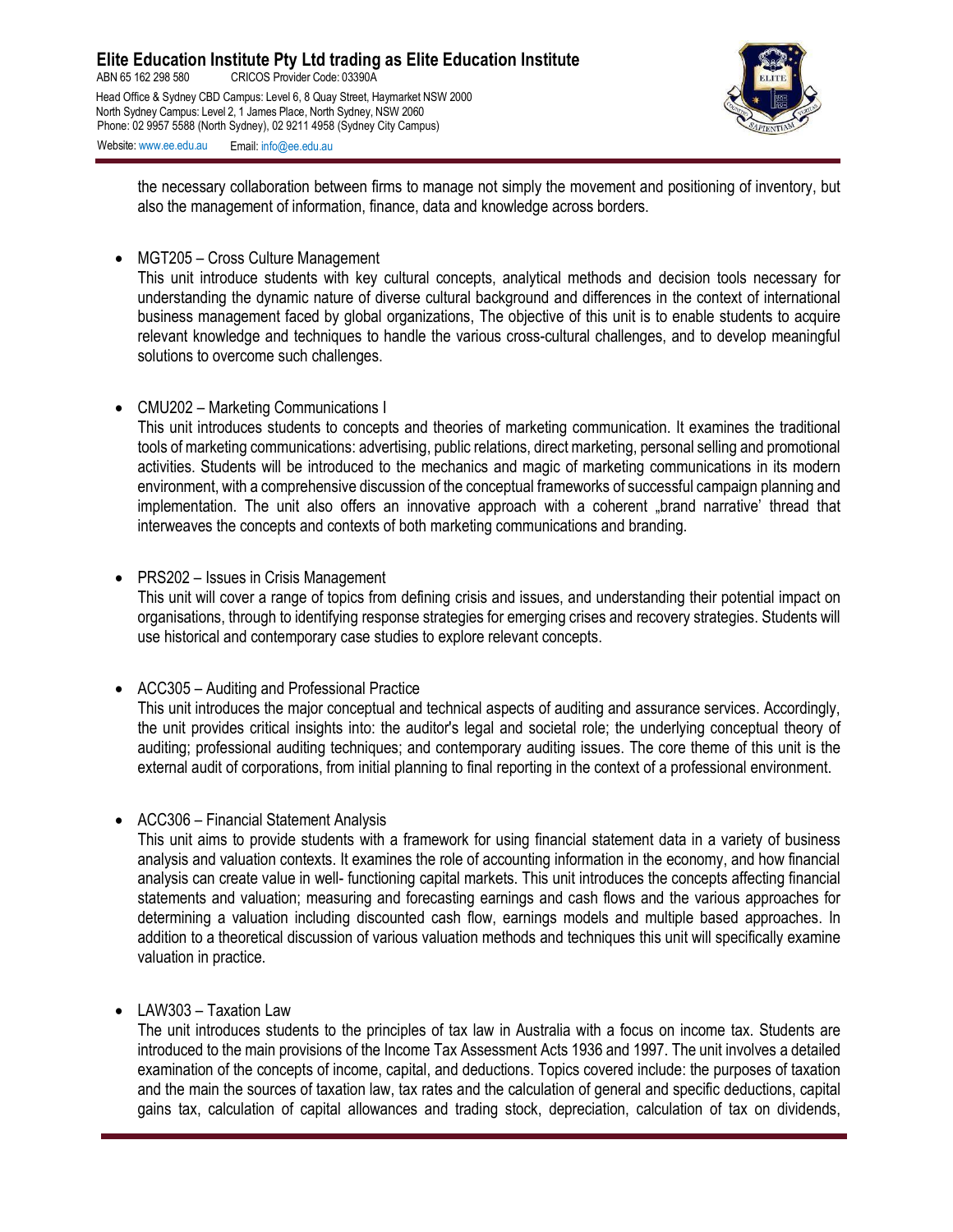

company tax and tax for partnerships and trusts and taxation of fringe benefits; GST calculation, tax avoidance and tax planning and the system of taxation penalties and the appeals system.

• MGT306 – Strategic Management

This unit introduce students with concepts, methods and analytical tools necessary for understanding the dynamic nature of strategic management in different organisations. Its objective is to enable professionals to deal creatively with strategy issues and to develop meaningful solutions in professional practice. This unit will provide students with a working model of the strategic management process, and develop students' abilities to think strategically about an organization. It offers a practical, hands-on approach to strategic analysis as the foundation for strategy formulation provides an in-depth discussion of the development of strategic alternatives and presents methodologies for improving the calibre of strategy implementation and execution.

• MGT307 – International Human Resource Management

This unit examines Human Resource Management (HRM) in an international context. Students investigate the impact of culture on HRM functions. Topics include an introduction to the major differences between domestic and international HRM; cultural, social and ethical issues for IHRM; the possible linkages between IHRM and business strategy; IHRM planning, policies and procedures; international relations and evaluation of host country environments; recruitment and selection; strategic compensation and reward systems; training and development of employee capabilities; maintaining the employment relationship within international operations.

• CMU304 – Marketing Communications II

This unit provides students with the necessary knowledge and skills to understand integrated marketing communications, and to develop appropriate advertising and promotion strategies consistent with strategic marketing principles. The unit explores the role of the individual elements within the advertising and promotional mix, including direct marketing, sales promotion, personal selling, advertising, and public relations.

• PRS303 - Public Relations Management Processes and Tactics (offered in Trimester Two, Year Two) This unit will provide comprehensive exposure to the management processes of Public Relations and tactics in different organisations facing a diversity of issues and priorities. Through case study analysis and practical work, students will experience public relations problem-solving and programming to sharpen communication planning skills and add specific operational experience.

• ACC307 – Accounting Theory

This unit provides students with an understanding of the historical and contemporary issues that influence the development of accounting practice, accounting regulation and accounting thought. Some main approaches of accounting theories, i.e., the measurement theory, the descriptive (positive) theory, normative theory and critical theory will be discussed. Using these theoretical approaches, this unit will help students to examine current issues, such as social and environmental accountability, the ethical and global dimensions of accounting, Conceptual Framework projects and the political context within which accounting policy decisions are made.

## • FIN302 – International Finance

This unit analyses flows of financial assets between countries, including the determinants of the flows, the prices at which they occur, the risks they involve and the ways in which these risks may be reduced. It deals with the financial operations of business firms in an environment of open and integrated financial markets. These operations